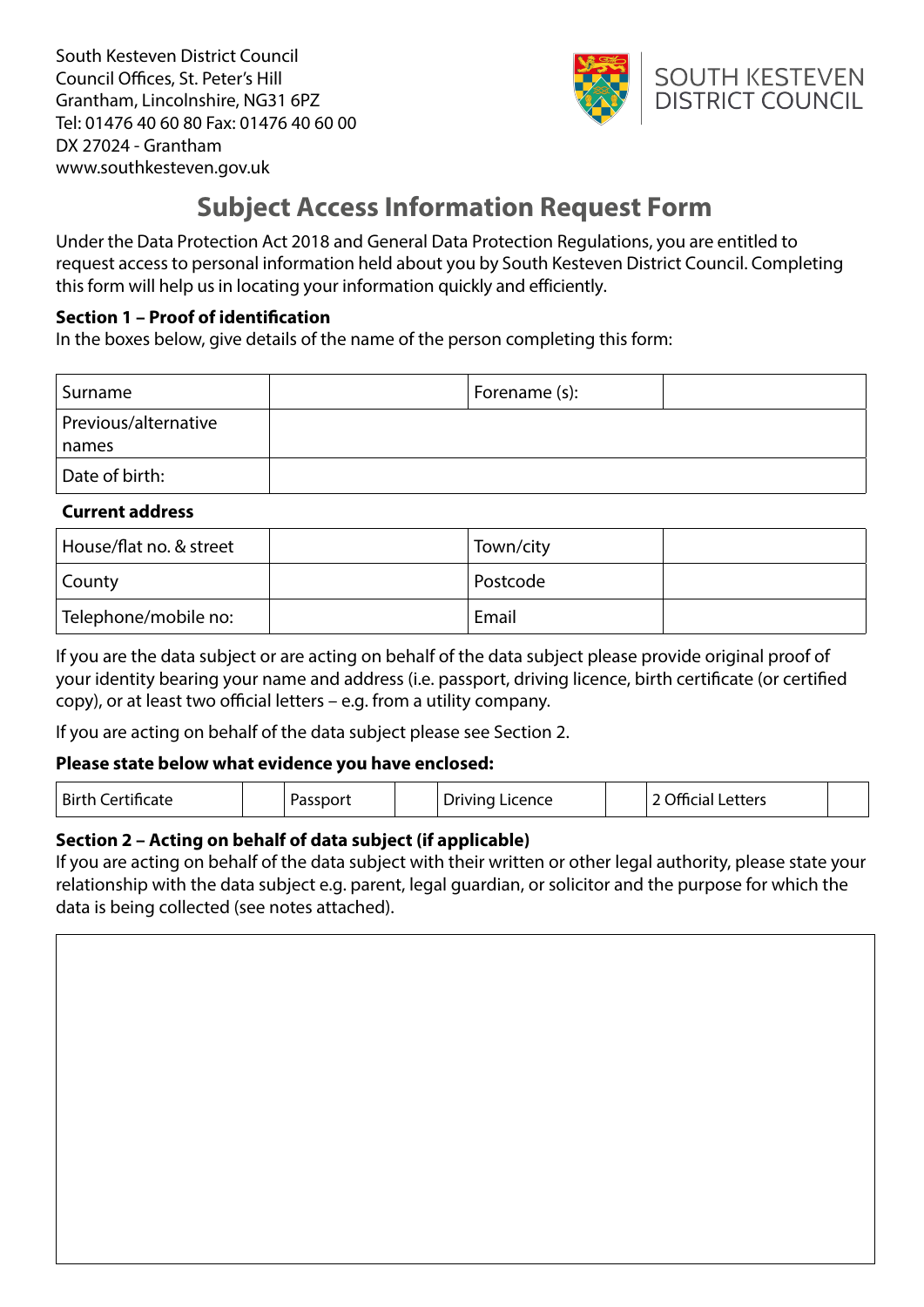Please enclose proof that you are legally authorised to obtain this information. The proof could be a letter of authority, letters or official forms addressed to you on behalf of the data subject. Photocopies cannot be accepted. Once entitlement has been established, we will take a copy of the documents you have supplied to us and will return the originals to you.

#### **Please state below what proof of authority you have enclosed:**

| 221<br>.<br>--<br>. |  | n cc<br><br>.<br>.<br>$\overline{a}$ |  |
|---------------------|--|--------------------------------------|--|
|---------------------|--|--------------------------------------|--|

### **Section 3 – Data subject's details**

3(a) – Details of the data subject (before completion please see "notes" attached)

In the boxes below, give details of the name of the person of the data subject request (if diferent from Section 1):

| Surname                    | Forename (s): |  |
|----------------------------|---------------|--|
| Previous/alternative names |               |  |
| Date of birth:             |               |  |

#### **Current address**

| House/flat no. & street | <b>Town City</b> |  |
|-------------------------|------------------|--|
| County                  | Postcode         |  |
| Telephone/mobile no:    | Email            |  |

### **3(b) – Additional personal information**

Please provide details of any additional information i.e. previous addresses you feel may be of assistance to this request: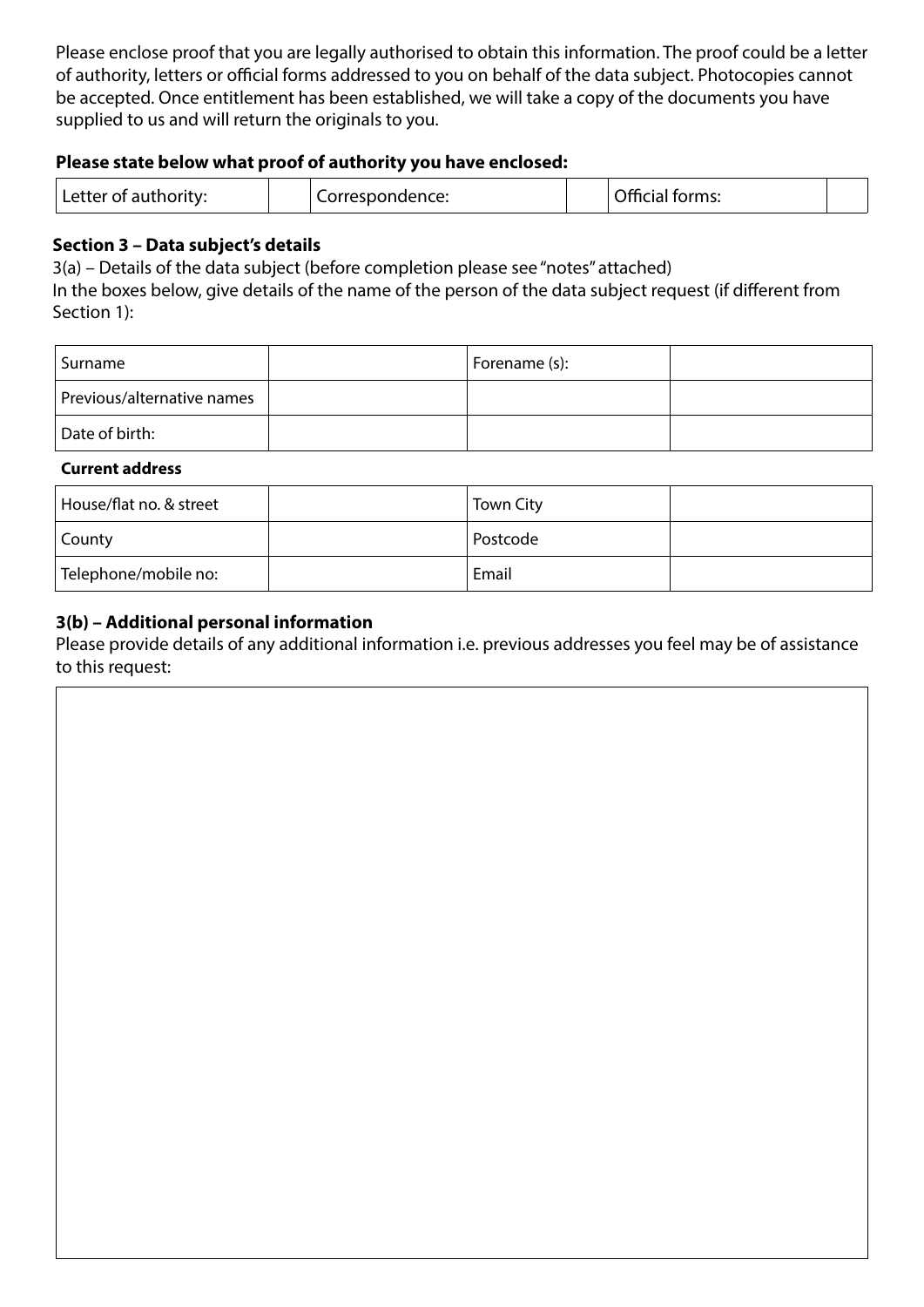## **Section 4 – Locating your records**

To be able to locate the information you are seeking quickly and efficiently, we would ask that you indicate by ticking  $(V)$ the appropriate section(s) below. If you are unable to do this, please specify the type of information you are seeking in the box 'Additional information'.

| Revenues and finance                                     | <b>Building Control</b>               |
|----------------------------------------------------------|---------------------------------------|
| <b>Council Tax and Benefits</b>                          | Housing                               |
| <b>Customer Services</b>                                 | Neighbourhood                         |
| <b>Environmental Health</b>                              | <b>Legal Services</b>                 |
| <b>Street Care and waste</b>                             | <b>Business Trade &amp; Licensing</b> |
| Democracy Services (including electoral<br>registration) | Planning                              |
|                                                          |                                       |
|                                                          |                                       |
|                                                          |                                       |
| Other - specify:                                         |                                       |

### **Additional information**

#### **Section 5 – Declaration**

Please read the following declaration carefully, then sign and date it. Please note that any attempt to mislead may result in prosecution.

I,  $\vert$   $\vert$ application to South Kesteven District Council is true. I understand that it is necessary for the council to confrm my/the data subject's identity and that it may be necessary for the council to request more details from me.

| -<br>- - - - -<br>$  -$ |  |
|-------------------------|--|
|-------------------------|--|

### **CHECKLIST**

Please ensure that you have completed the form and tick the boxes below:

| Have you completed all appropriate sections?                   |  |
|----------------------------------------------------------------|--|
| Have you signed and dated the form?                            |  |
| Have you enclosed the appropriate proof of identity/authority? |  |
|                                                                |  |

Please return the completed form to:

The Data Protection Officer, South Kesteven District Council Council

Offices, St. Peter's Hill, Grantham, Lincolnshire, NG31 6PZ